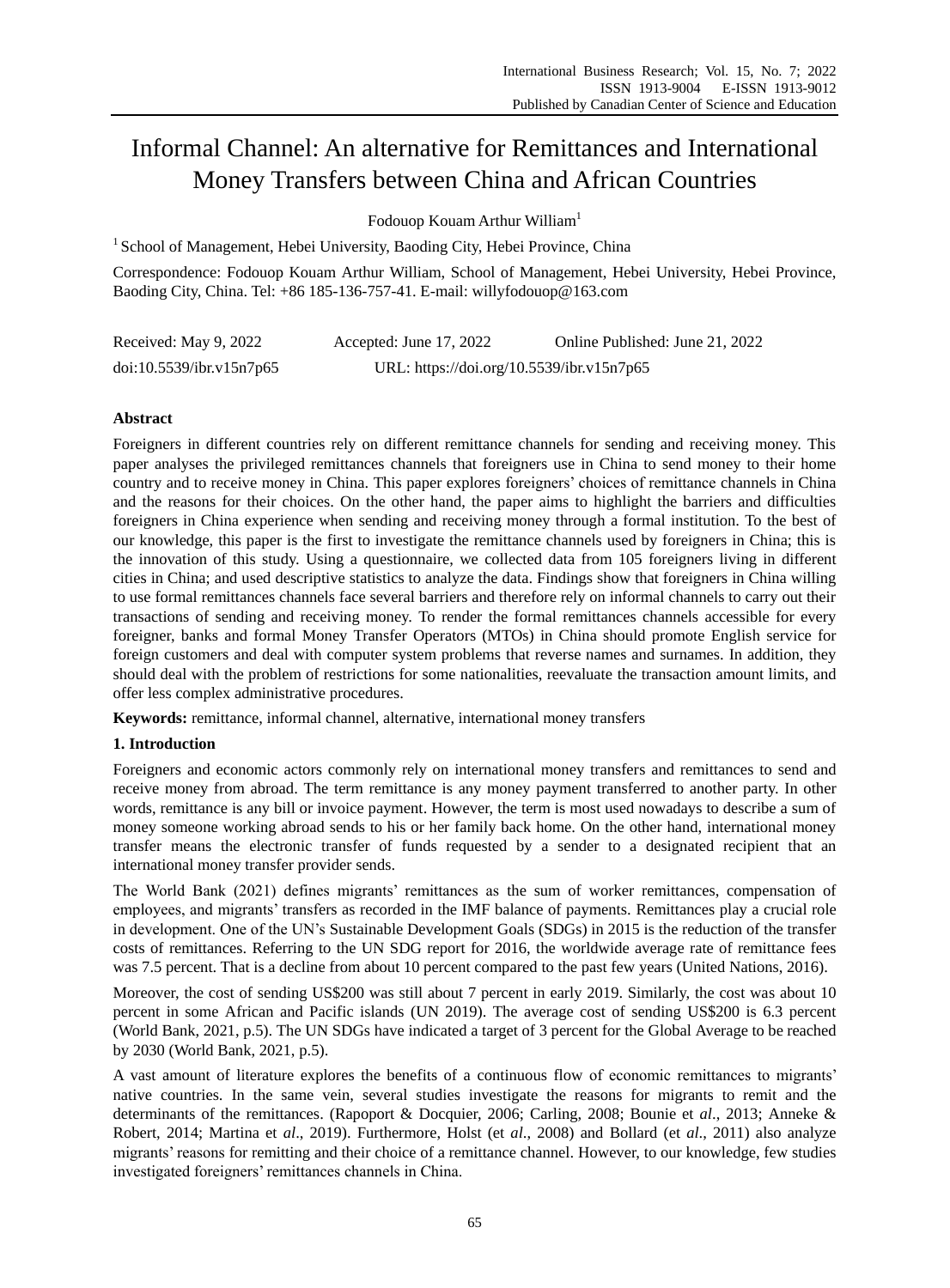Our paper is structured as follows. Section two discusses the channels for remittances, international money transfers, and migrants' choice of remittance channels in the literature. Section three presents the data and methodology used for this study. Section four discusses the results and section five concludes.

# **2. Literature Review**

## *2.1 Channels for Remittances and International Money Transfers*

In the academic literature, there are two channels for transferring remittances: formal and informal. Services offered by officially registered entities, such as post offices, money transfer operators, and banks, are considered formal channels. In this sense, informal channels are other remittance channels (Anneke & Robert, 2014). An informal channel does not necessarily mean an illegal channel. Physically carrying cash to the destination country is an informal but legal channel. However, any unlicensed service entities are illegal.

Moreover another distinction is the particular transfer channels used to distinguish between formal and informal channels. The first is to send money formally using bank-to-bank transfers between a bank in the sending country and a bank in the receiving country. The second is to send using registered money transfer operators. Generally, MTOs have a vast network of local branches migrants use to send and collect money. The most popular is Money Gram and Western Union. Recently, credit unions have also offered remittance services. Furthermore, traveler's cheques, credit, and debit cards allow travelers to withdraw money abroad.

Still, in an early stage of development, a third formal payment channel is web-based money-sending (Martina et *al*., 2019). Mainstream web-based transfer providers enable peer-to-peer money transactions. That means one device can receive money from another. There is a connection between rapid peer-to-peer transfers and traditional financial institutions. The most popular web-based international money transfer platform is the web application PayPal (PayPal, 2016). Since 2018, sending funds from M-Pesa wallets to PayPal and vice versa is possible when the wallet and account run under the same name (PayPal, 2019). Furthermore, two prominent players lead the online remittance segment: TransferWise and WorldRemit.

Referring to Martina (et *al*., 2019), mobile cash and Bitcoin-based transfer systems are alternative remittance channels. According to the authors, any payment system allowing users to send money from one mobile device to another is a mobile cash system. On the other hand, Bitcoin is referred to as a cryptocurrency or virtual currency scientifically and in the media.

On the other hand, there are informal channels for transferring remittances. Unlicensed MTOs characterize the informal channel's market. They are predominant in countries with low financial development levels (Anneke & Robert, 2014). In this sense, the basement for the services is low-cost technologies. Mobile phone shops, groceries, and travel agencies offer the services. Siegel et al. (2010) highlight two features of unregistered transfers: speed and low cost, contrary to banks and official MTO transfers.

Moreover, migrants rely on physical hand-carrying to remit money to their home country. For Pieke (et *al*. 2005), various institutions play a crucial role in this remittance channel: associations, churches, mosques, and other religious organizations.

### *2.2 Migrants' Choice of Remittance Channels*

A large body of research finds that several factors influence the choice of remittance channels: cost, accessibility, and speed. De Luna Martinez (et *al*., 2006) argue that informal remittances are cheaper than licensed MTOs, and banks offer remittance services. Langhan and Kilfoil (2011) find a similar result.

Regarding the accessibility of remittance channels, several factors impede migrants' use of formal remittance channels: language, cultural and institutional barriers (Pieke et *al.* 2005). Moreover, bank coverage is limited in poor areas (Puri & Ritzema, 1999). MTOs have some advantages over banks in terms of more minor administrative procedures. Furthermore, in terms of speed, informal channels and MTOs have an advantage over bank channels (Anneke & Robert, 2014). Another factor influencing migrants' choice of informal remittance channels over banks and MTOs is the anonymity of the transaction.

Several studies show that four factors influence migrants' choice of remittance channel: characteristics of the different remittance options, characteristics of the migrants, characteristics of the transaction, and the economic and institutional environment in both the home and host country.

First, the characteristic of the payment option is a factor influencing migrants' choice of remittance channel. Bolt and Chakravorti (2012) argue that the net benefice received from a payment channel influences the payment choice. Nonetheless, another factor also plays a role in migrants' choice of remittance channels: the possibilities and preferences of the recipient. Sander (2004) states that several factors negatively affect formal remittance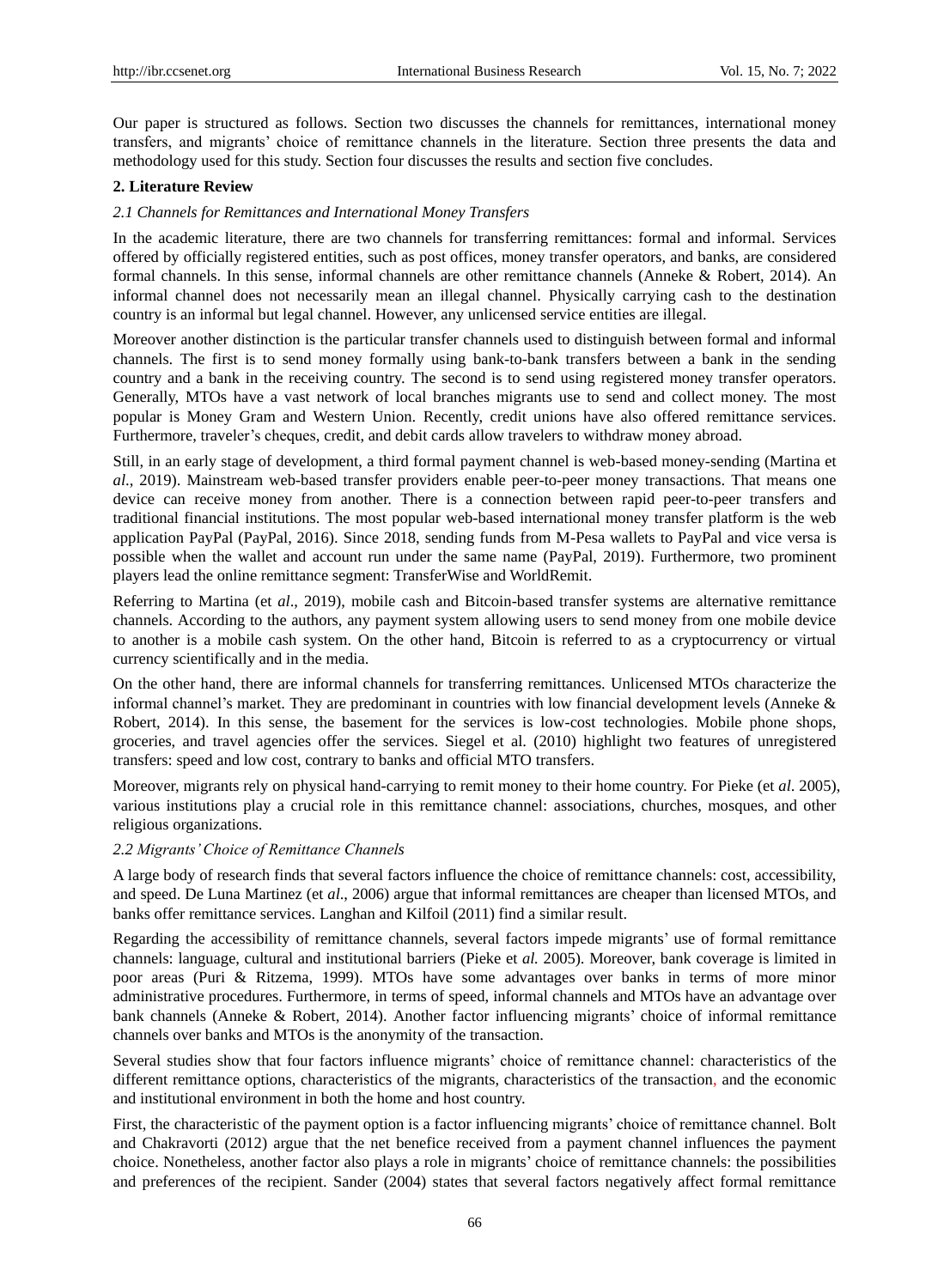channels: financial literacy, banking policies, the degree of information transparency, and language and cultural barriers. Furthermore, scholars highlight essential parameters: speed, transfer costs, convenience, and security. Generally, cost, convenience, and speed are the main reasons migrants rely on informal remittance channels instead of formal channels.

Second, characteristics of migrants, such as a good understanding of the country of residence's financial system, are essential. Analyzing a database of Mexican immigrants who have resided in the United States, Amuedo-Dorantes and Pozo (2005) argue that migrants' use of bank services increases with networks of friends and family in the host country. Moreover, various studies show that illegal migrants prefer informal channels to formal channels compared to legal migrants (De Haas & Plug, 2006; Karafolas & Konteos, 2010). It may reflect that non-permanent and illegal immigrants have limited or no access to banking services.

Anneke and Robert (2014) surveyed 1600 migrants living legally in the Netherlands. The authors' findings link migrants' choice of remittance channels and their regular daily payment behavior.

Third, the transfer amount and the remittance frequency are essential when choosing a remittance channel. According to Orozco (2002), migrants with a high frequency of remittance rely on formal channels. The study of Freund and Spatafora (2008) suggests the same result. Furthermore, banks channel higher amounts. Informal channels often channel smaller amounts. For remitting small amounts, MTOs and banks often charge a hefty fee.

Fourth, any factor related to the institutional and economic environment in the host and home country influences channel usage. Beck and Martinez Peria (2011) state that institutional factors such as low levels of bank penetration in the receiver country and limited supply of financial services favor migrants' choice of informal channels over formal channels. On the other hand, other factors, such as the government's policies to channel foreign currency, favor the use of banks (Russell, 1986). In this sense, Whaba (1991) argues that domestic interest rates positively affect official channels' use. Moreover, Elbadawi and Rocha (1992) argue that migrants choose informal channels over formal channels when black market rates are lower than official exchange rates.

In summary, the current literature analyzing the factors influencing foreigners' choice of remittance channels highlights the importance of the channel's cost, speed, and accessibility. In addition, four main factors influence migrants' choice of remittance channels. However, the existing literature does not investigate the remittance channels foreigners use in China. In other words, empirical evidence from China is lacking. Additionally, the barriers and difficulties migrants face when receiving money in China and sending money to their home country remain unexplored.

Our paper contributes to the current literature by empirically investigating foreigners' remittance channels for receiving money in China and sending money to their home country. Our research also highlights the barriers and difficulties foreigners in China experience when sending and receiving money through a formal institution.

### **3. Methodology and Data**

In this paper, the studies of Anneke and Robert (2014) and Martina (et *al*., 2019) are a reference for analyzing migrants' choices of remittance channels and the reasons motiving their choices. Formal and informal channels are the main groups for classifying migrants' remittance channels. Formal channels include banks, registered MTOs, web-based money-sending institutes, and mobile cash and Bitcoin-based transfer systems. On the other hand, informal channels include autonomously managed transfers and unregistered MTOs.

The data used in this paper are collected using a questionnaire. The population is every foreigner living in China for a short or extended period. The sample size is 105 foreigners (53 men and 52 women) from different provinces in China. All data collected are nominal.

# **Descriptive statistics of the sample**

Table 1. Origin of the participants

| Origin   | Subtotal | Percentage |
|----------|----------|------------|
| African  |          | 88.57%     |
| American |          | 1.9%       |
| European |          | 1.9%       |
| Asian    |          | 4.76%      |
| Other    |          | 2.86%      |
| Total    | 105      |            |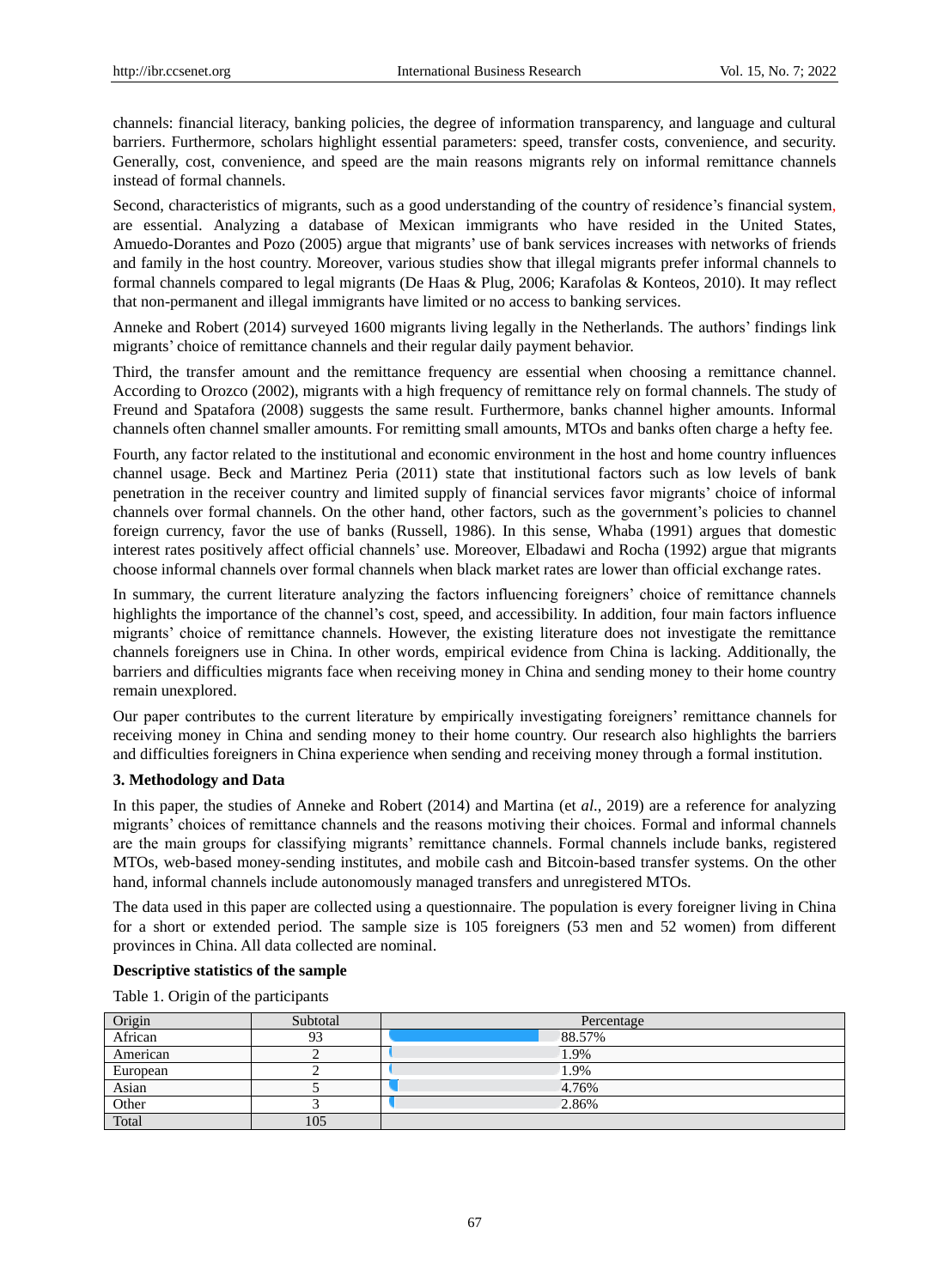# Table 2. Reason for staying in China

| Subtotal | Percentage |
|----------|------------|
|          | 86.67%     |
| 10       | 9.52%      |
|          | 0%         |
|          | 3.81%      |
| 105      |            |
|          |            |

Table 3. Duration in China (years)

| Duration           | Subtotal | Percentage |
|--------------------|----------|------------|
| $[0-5]$            | 76       | 72.38%     |
| $[5-10]$           | 25       | 23.81%     |
| $[10-15]$          |          | 2.86%      |
| [15-more]<br>Total |          | 0.95%      |
|                    | 105      |            |

## **4. Results and Discussion**

*4.1 Remittances' Channels Used by Foreigners in China* 



Figure 1. Channels used by foreigners in China to remit money back home

Findings show that 52.38% of foreigners often rely on informal channels, such as swaps and exchanges among friends and acquaintances, to remit money back home. In other words, foreigners in China prefer informal channels to formal channels to remit money in their home country.



Figure 2. Channels used by foreigners to receive money in China

Findings indicate that 50.48% of foreigners rely on informal swaps and exchanges among friends and acquaintances to receive money in China.

*4.2 Foreigners' Reasons for Choosing Remittances Channels in China*

In terms of reasons for choosing remittance channels, findings are consistent with the literature. The main reasons foreigners in China choose remittance channels for sending money back home and receiving money in China are the cost, speed, and accessibility.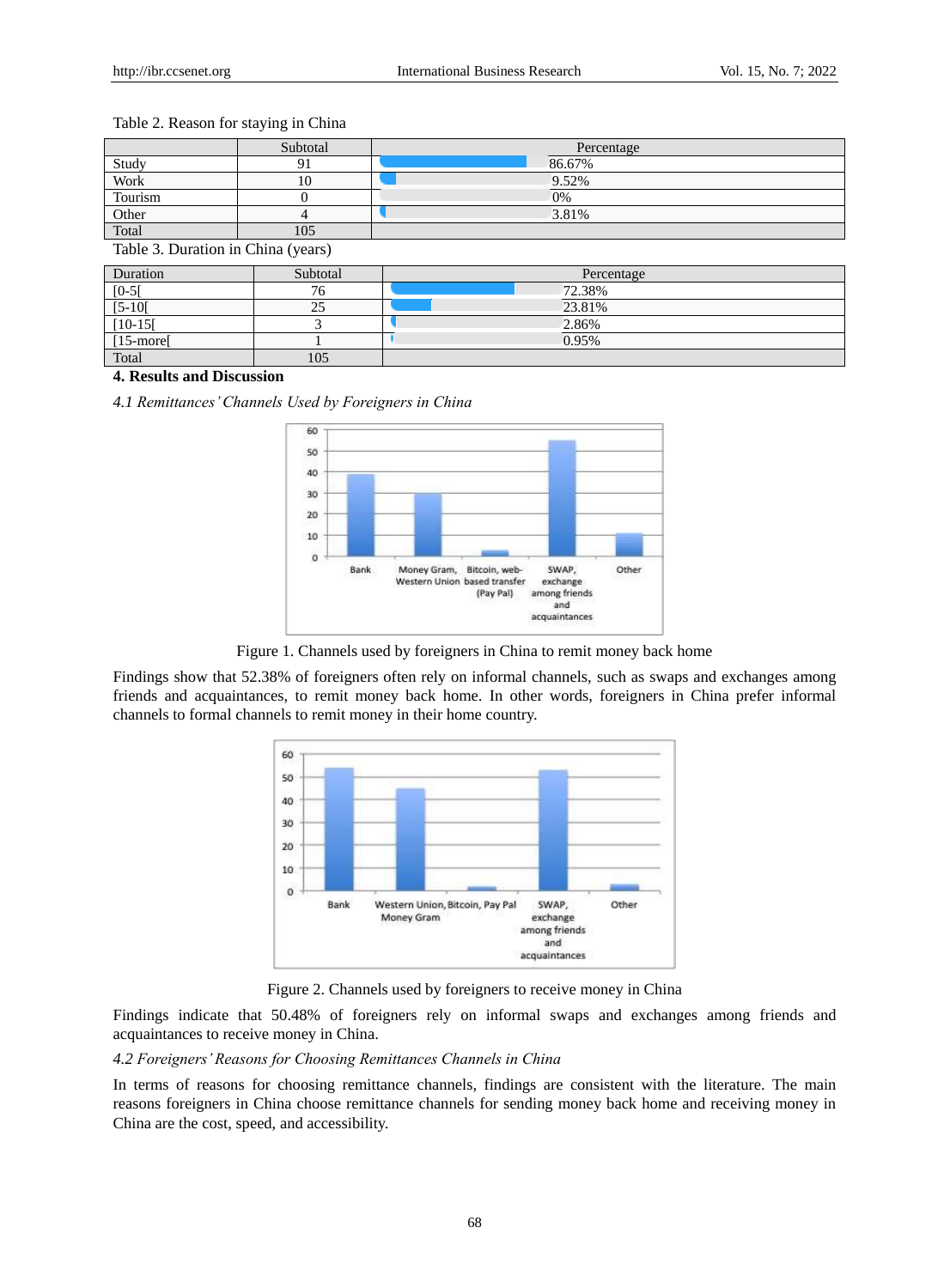

Figure 3. Foreigners' reasons for choosing a channel to receive money in China



Figure 4. Foreigners' reasons for choosing a channel to send money back home

#### *4.3 Barriers Faced by Foreigners in China Using Formal Remittances Channels*

According to findings, foreigners in China do not rely on formal channels for several reasons: complex administrative procedures and language barriers, restrictions and limits on the transaction's amount, high cost, low speed and low accessibility, and computer system problems.

# 4.3.1 Complex Administrative Procedures and Language Barrier

Foreigners in China complain about the long and monotonous processes, many procedures, and many papers to fill out. On the other hand, the language is a barrier. On the side of the bank and formal MTOs, in many cases, the service is only in Chinese, which is a problem for any foreigner who does not speak and understand the Chinese language.

### 4.3.2 Restrictions and Limits on the Transaction's Amount

Restrictions and limits on the transaction amount are another reason foreigners in China do not rely on formal channels. In China, some nationalities do not have access to formal remittance channels. Moreover, there are limits on the transaction's amount in sending and receiving remittances.

#### 4.3.3 High Cost, Low Speed, and Low Accessibility

According to findings, the cost of formal remittances channels in China is high, and the speed and accessibility are low. Furthermore, the service for sending and receiving money is not available everywhere.

## 4.3.4 Computer System Problems

Foreigners face computer system problems when sending and receiving money in China through formal institutions. On the one hand, when sending money, the computer system limits characters to input for names and surnames. Generally, Chinese names and surnames are not many; consequently, the system restricts the number of characters to input. Foreigners' names and surnames can be very long. In this case, there is no way to enter all the sender's information, which represents a problem for any foreigner willing to send money through a formal channel. On the other hand, when receiving money, the computer system reverses foreigners' names and surnames. In this sense, any foreigner willing to receive money has no solution because his/her names and surnames order on the ID/passport is not the same as the computer system.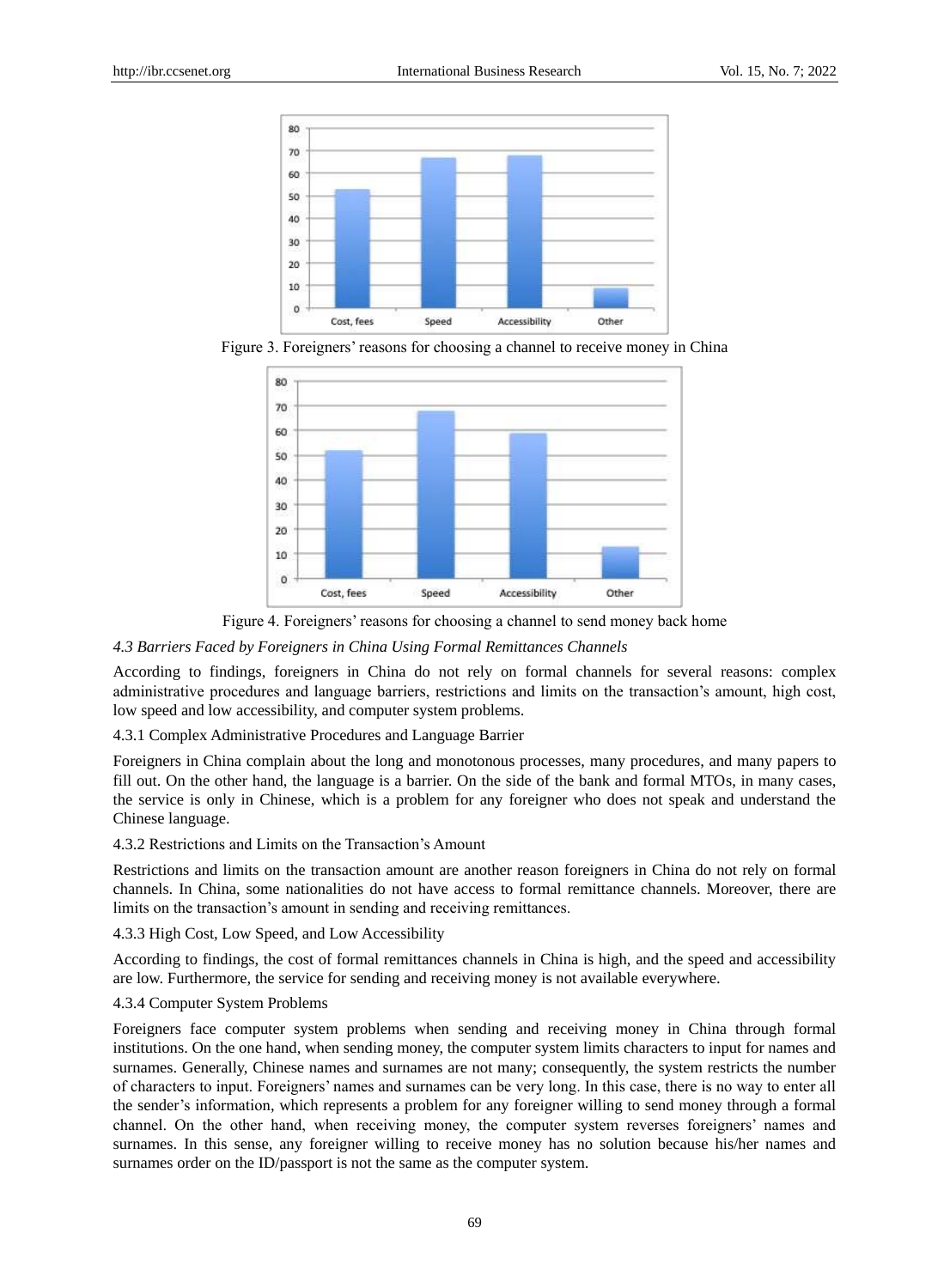

Figure 5. Barriers and difficulties experienced by foreigners receiving money in China



Figure 6. Barriers and difficulties experienced by foreigners sending money back home

# **5. Conclusion, Implications, and Further Research Directions**

This paper analyzes the remittance channels foreigners use to receive money in China and send money to their home country. On the one hand, the study explores foreigners' choices of remittance channels. On the other hand, it investigates the reasons for their choices and the barriers foreigners face when using formal remittances channels in China. Findings show that 52.38% of foreigners living in China rely on informal remittance channels to send money back home. Moreover, 50.48% of foreigners rely on informal remittance channels to receive money in China. These informal channels are mainly swaps and exchanges among friends and acquaintances.

Furthermore, results indicate that the reasons for choosing remittance channels are consistent with the literature: cost, speed, and accessibility. However, foreigners in China face several barriers when sending and receiving money through a formal channel. They have to deal with complex administrative procedures and language barriers, restrictions and limits on the transaction's amount, high cost, low speed and accessibility, and computer system problems.

To render the formal remittances channels accessible for every foreigner, banks and formal MTOs in China should promote English service for foreign customers and deal with computer system problems that reverse names and surnames. In addition, they should deal with the problem of restrictions for some nationalities, reevaluate transaction amount limits, and offer less complex administrative procedures.

This study offers an essential contribution to the existing literature. It contributes to the literature on remittance channels used by foreigners by being one of the earliest studies investigating the remittance channels used by foreigners in China. Further research can focus on remittance channels used by migrants to remit to other continents. Another research can proceed to a comparative analysis of remittance channels used by foreigners in different countries.

# **Acknowledgments**

We want to thank Dr. Etogo Gabriel for his remarks and encouragement, Pr. Duan Hongbo for his guidance, and Prisca Alphonsus and Stahn Sango for their support. We also thank all people who contributed to the redaction of this paper.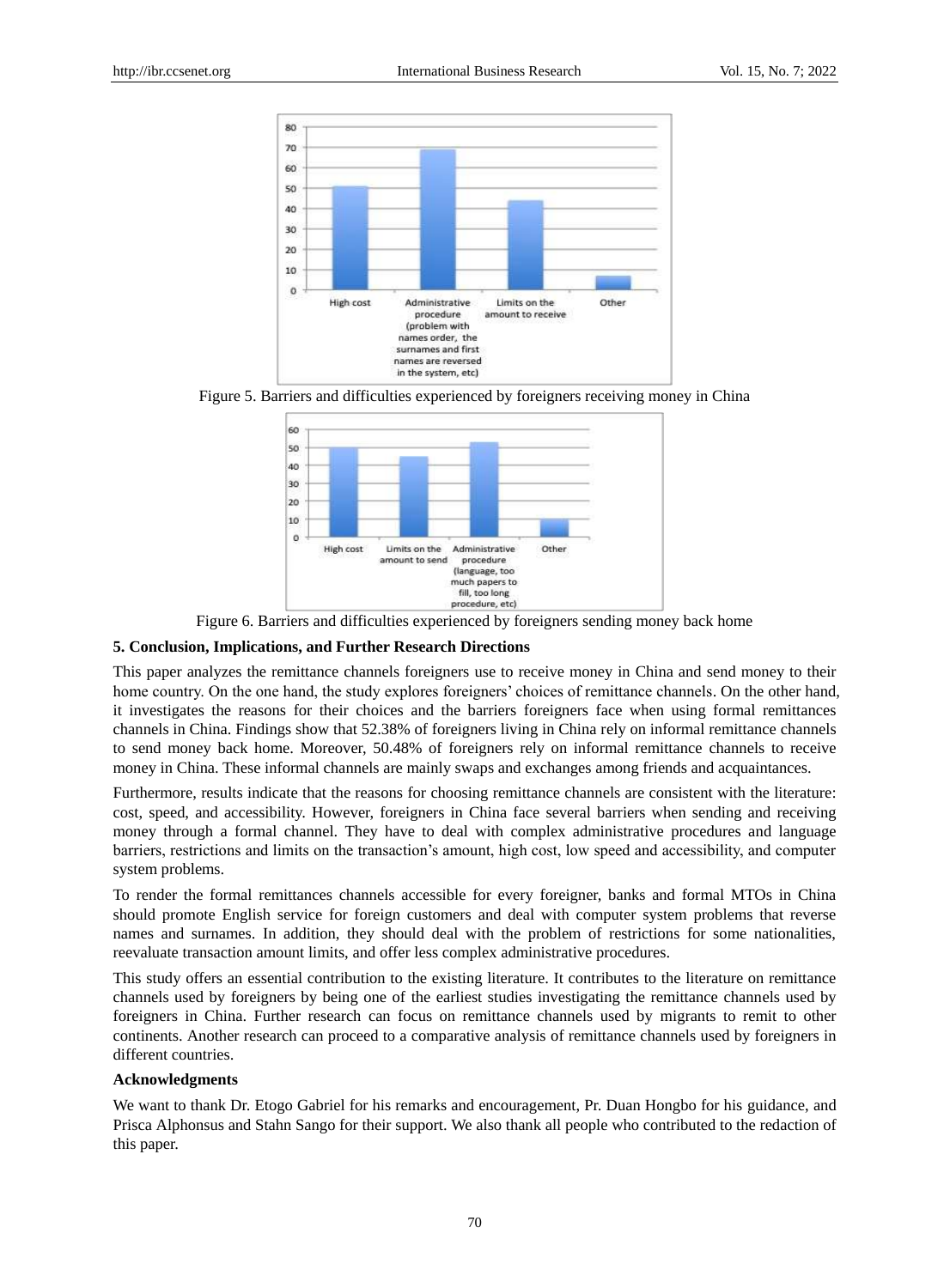## **References**

- Amuedo-Dorantes, C., & Pozo, S. (2005). On the use of differing money transmission methods by Mexican immigrants. *International Migration Review*, *39*(3), 554-576. https://doi.org/10.1111/j.1747-7379.2005.tb00280.x
- Anneke, K., & Robert, V. (2014). Migrants' choice of remittance channel: Do general payment habits play a role? *Working Paper Series 1683*, European Central Bank.
- Beck, T., & Martinez Peria, M. (2011). What explains the cost of remittances? An examination across 119 country corridors. *World Bank Economic Review, 25*(1), 105-131. https://doi.org/10.1093/wber/lhr017
- Bollard, A., David, M., Melanie, M., & Hillel, R. (2011). Remittances and the brain drain revisited: the microdata show more educated migrants remit more. *World Bank Economic Review, 25*(1), 132-156. https://doi.org/10.1093/wber/lhr013
- Bolt, W., & Chakravorti, S. (2012). Digitization of retail payments. In Peitz, M. and J. Waldfogel (eds), *Oxford Handbook of the Digital Economy,* 108-137, Oxford University Press. https://doi.org/10.1093/oxfordhb/9780195397840.013.0005
- Bounie, D., Diminescu, D., & François, A. (2013). On the effect of mobile phone on migrant remittances: A closer look at international transfers. *Electronic Commerce Research and Applications*, *12,* 280-288. https://doi.org/10.1016/j.elerap.2013.01.002
- Carling, J. (2008). The determinants of migrant remittances. *Oxford Review of Economic Policy, 24*, 581-598. https://doi.org/10.1093/oxrep/grn022
- De Haas, H., & Plug, R. (2006). Cherishing the goose with the golden eggs: trends in migrant remittances from Europe to Morocco 1970-2004. *International Migration Review, 40*(3), 603-634. https://doi.org/10.1111/j.1747-7379.2006.00031.x
- De luna Martinez, J., World, B., & Endo, I. (2006). The Germany-Serbia remittance corridor, challenges of establishing a formal money transfer system. *World Bank Working Paper 80*, The World Bank. https://doi.org/10.1596/978-0-8213-6658-5
- Elbadawi, I., & Rocha, R. R. (1992). Determinants of expatriate workers' remittances in North Africa and Europe, *Working Paper WPS 1038*, Country Economics Department, The World Bank.
- Freund, C., & Spatafora, N. (2008). Remittances, transaction costs, and informality. *Journal of Development Economics, 86*, 356-366. https://doi.org/10.1016/j.jdeveco.2007.09.002
- Holst et *al.* (2008). Gender, migration, remittances: evidence on research outcomes. *De Economist, 161*, 19-44. https://doi.org/10.2139/ssrn.1151186
- Karafolas, S., & Konteos, G. (2010). Choice of money transfer methods in the case of Albanian immigrants in Greece. *Transition Studies Review, 16*, 962-978. https://doi.org/10.1007/s11300-009-0117-7
- Langhan, S., & Kilfoil, C. (2011). The cross-border money transfer experience, why taxis and buses re still preferred to banks, Paper prepared for FinMark Trust.
- Martina, M., Tim, R., & Jennifer, P. W. (2019). Migrant remittances: Alternative money transfer channels migrant remittances: Alternative money transfer channels. *Working Paper 127/2019*. Institute for International Political Economy Berlin.
- Orozco, M. (2002). *Worker remittances: the human face of globalization, Working Paper commissioned by the Multilateral Investment Fund of the Inter-American Development Bank.*
- Paypal (2016). *Remittances – Public Policy, paypal.com.* Retrieved May 1, 2022, from https://www.paypal.com/us/webapps/mpp/public-policy/issues/remittances
- Paypal (2019). *Welcome to Paypal mobile money service with M-PESA, Frequently Asked Questions, Paypal Mobile Money*. Retrieved May 1, 2022, from https://www.paypal-mobilemoney.com/m-pesa/faq
- Pieke, F., Van Hear, N., & Lindley, A. (2005). Informal remittance systems in Africa, Caribbean and Pacific (APC) countries, Synthesis Study. *ESRC Centre on Migration, Policy and Society*, Oxford.
- Puri, S., & Ritzema, T. (1999). Migrant worker remittances, micro-finance and informal economy: prospects and issues. *Social Finance Working Paper 21*. International Labour Office.
- Rapoport, H., & Docquier, F. (2006). The Economics of migrants' remittances. In S. Kolm & J.M Ythier (Eds.),